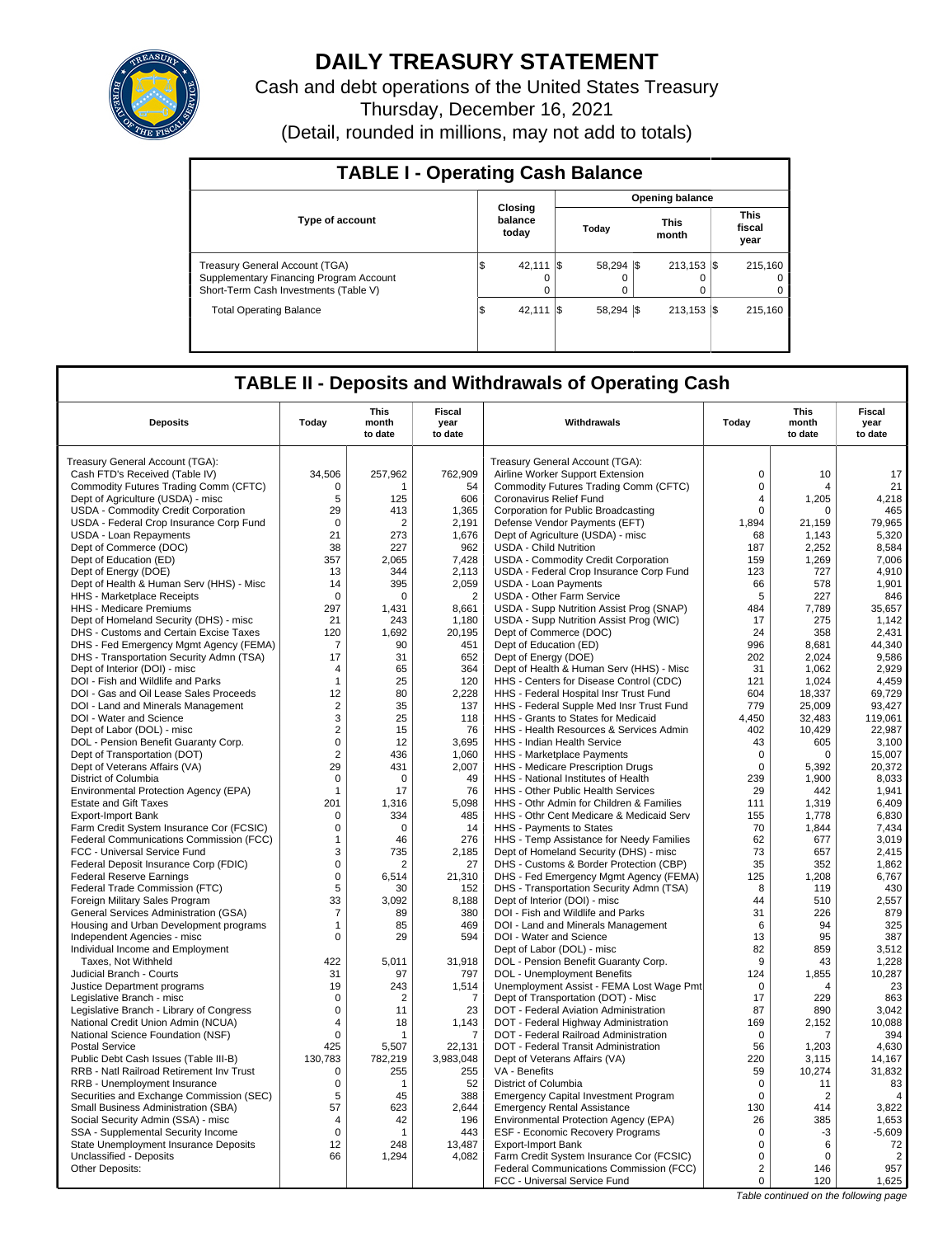|                                                                                                      |                                                                                      |                           |                       | <b>TABLE II cont. - Deposits and Withdrawals of Operating Cash</b>                                    |                 |                                               |                           |
|------------------------------------------------------------------------------------------------------|--------------------------------------------------------------------------------------|---------------------------|-----------------------|-------------------------------------------------------------------------------------------------------|-----------------|-----------------------------------------------|---------------------------|
| <b>Deposits</b>                                                                                      | <b>Fiscal</b><br>This<br>Today<br>month<br>Withdrawals<br>year<br>to date<br>to date |                           |                       |                                                                                                       | Today           | <b>This</b><br>month<br>to date               | Fiscal<br>year<br>to date |
|                                                                                                      |                                                                                      |                           |                       | Federal Deposit Insurance Corp (FDIC)                                                                 | 3               | 25                                            | 120                       |
|                                                                                                      |                                                                                      |                           |                       | Federal Employees Insurance Payments                                                                  | 265             | 4,313                                         | 20,015                    |
|                                                                                                      |                                                                                      |                           |                       | Federal Salaries (EFT)                                                                                | 851             | 9,623                                         | 46,544                    |
|                                                                                                      |                                                                                      |                           |                       | Federal Trade Commission (FTC)                                                                        | $\Omega$        | 2                                             | 49                        |
|                                                                                                      |                                                                                      |                           |                       | General Services Administration (GSA)                                                                 | 91              | 1,408                                         | 5,841                     |
|                                                                                                      |                                                                                      |                           |                       | Housing and Urban Development programs                                                                | 151             | 5,561                                         | 17,942                    |
|                                                                                                      |                                                                                      |                           |                       | Independent Agencies - misc                                                                           | 23              | 257                                           | 1,049                     |
|                                                                                                      |                                                                                      |                           |                       | <b>Interest on Treasury Securities</b>                                                                | $\overline{1}$  | 1,299                                         | 63,319                    |
|                                                                                                      |                                                                                      |                           |                       | IRS - Advanced Child Tax Credit (EFT)                                                                 | $1/ - 12$       | 13,804                                        | 40,948                    |
|                                                                                                      |                                                                                      |                           |                       | IRS - Economic Impact Payments (EFT)                                                                  | $\Omega$        | 342                                           | 1,837                     |
|                                                                                                      |                                                                                      |                           |                       | IRS Tax Refunds Business (EFT)                                                                        | 108             | 1,538                                         | 7,358                     |
|                                                                                                      |                                                                                      |                           |                       | IRS Tax Refunds Individual (EFT)                                                                      | 9               | 1,205                                         | 13,354                    |
|                                                                                                      |                                                                                      |                           |                       | Judicial Branch - Courts                                                                              | 6               | 50                                            | 340                       |
|                                                                                                      |                                                                                      |                           |                       | Justice Department programs                                                                           | 91              | 934                                           | 3,927                     |
|                                                                                                      |                                                                                      |                           |                       | Legislative Branch - misc                                                                             | $\mathbf 1$     | 59                                            | 312                       |
|                                                                                                      |                                                                                      |                           |                       | Legislative Branch - Library of Congress                                                              | $\mathbf{1}$    | 11                                            | 167                       |
|                                                                                                      |                                                                                      |                           |                       | <b>NASA</b>                                                                                           | 153             | 1,349                                         | 4,975                     |
|                                                                                                      |                                                                                      |                           |                       | National Credit Union Admin (NCUA)                                                                    | $\Omega$        | 5                                             | 30                        |
|                                                                                                      |                                                                                      |                           |                       | National Science Foundation (NSF)                                                                     | 26              | 316                                           | 1,482                     |
|                                                                                                      |                                                                                      |                           |                       | Postal Service Money Orders and Other                                                                 | 116             | 1,970                                         | 8,842                     |
|                                                                                                      |                                                                                      |                           |                       | Public Debt Cash Redemp. (Table III-B)                                                                | 164,778         | 880,687                                       | 3,636,725                 |
|                                                                                                      |                                                                                      |                           |                       | Railroad Retirement Board (RRB) - misc                                                                | 0               | 3                                             | 12                        |
|                                                                                                      |                                                                                      |                           |                       | <b>RRB - Benefit Payments</b>                                                                         | $\mathbf 0$     | 1,148                                         | 3,464                     |
|                                                                                                      |                                                                                      |                           |                       | Securities and Exchange Commission (SEC)                                                              | $\overline{2}$  | 21                                            | 247                       |
|                                                                                                      |                                                                                      |                           |                       | Small Business Administration (SBA)                                                                   | 2,918           | 29,237                                        | 136,259                   |
|                                                                                                      |                                                                                      |                           |                       | Social Security Admin (SSA) - misc                                                                    | 18              | 221                                           | 990                       |
|                                                                                                      |                                                                                      |                           |                       | SSA - Benefits Payments                                                                               | 54              | 64,122                                        | 234,159                   |
|                                                                                                      |                                                                                      |                           |                       | SSA - Supplemental Security Income                                                                    | 8               | 4,440                                         | 13,413                    |
|                                                                                                      |                                                                                      |                           |                       | <b>Transportation Services</b>                                                                        | $\Omega$        |                                               | 683                       |
|                                                                                                      |                                                                                      |                           |                       | Other Withdrawals:                                                                                    |                 |                                               |                           |
|                                                                                                      |                                                                                      |                           |                       | <b>State Department</b>                                                                               | 64              | 692                                           | 4,228                     |
|                                                                                                      |                                                                                      |                           |                       | <b>TARP</b>                                                                                           | Δ               |                                               | 70                        |
|                                                                                                      |                                                                                      |                           |                       | Thrift Savings Plan Transfer                                                                          | 347             | 13,370                                        | 24,631                    |
|                                                                                                      |                                                                                      |                           |                       | Unclassified                                                                                          | 1,042           | 16,081                                        | 72,394                    |
| <b>Total Other Deposits</b><br>Change in Balance of Uncollected                                      | $\mathbf 0$                                                                          | 2,772                     | 19,870                | Total, Other Withdrawals                                                                              | 1,457           | 49,213                                        | 162,821                   |
| Funds                                                                                                | 0                                                                                    | 0                         | 0                     |                                                                                                       |                 |                                               |                           |
| <b>Transfers from Depositaries</b>                                                                   | $\Omega$                                                                             | 0                         | $\mathbf 0$           | <b>Transfers to Depositaries</b>                                                                      | $\Omega$        | $\Omega$                                      | $\Omega$                  |
| <b>Total TGA Deposits</b>                                                                            | 167,579                                                                              | 1,077,098                 | 4,943,619             | <b>Total TGA Withdrawals</b>                                                                          | 183,762         | 1,248,141                                     | 5,116,668                 |
| Short-Term Cash Investments:<br>Transfers from TGA (Table V)<br>Total Deposits (excluding transfers) | $\Omega$<br>\$                                                                       | 0<br>167,579 \$ 1,077,098 | 0<br>1\$<br>4,943,619 | Short-Term Cash Investments:<br>Transfers to TGA (Table V)<br>Total Withdrawals (excluding transfers) | $\Omega$<br>1\$ | $\Omega$<br>183,762 \$ 1,248,141 \$ 5,116,668 | $\Omega$                  |
|                                                                                                      |                                                                                      |                           |                       |                                                                                                       |                 |                                               |                           |

|                                          |                   |                                 |                           |                                               |            |                                 | See Footnote              |
|------------------------------------------|-------------------|---------------------------------|---------------------------|-----------------------------------------------|------------|---------------------------------|---------------------------|
|                                          |                   |                                 |                           | <b>TABLE III-A - Public Debt Transactions</b> |            |                                 |                           |
| <b>Issues</b>                            | Today             | <b>This</b><br>month<br>to date | Fiscal<br>year<br>to date | <b>Redemptions</b>                            | Todav      | <b>This</b><br>month<br>to date | Fiscal<br>year<br>to date |
| Marketable:                              |                   |                                 |                           | Marketable:                                   |            |                                 |                           |
| Bills:                                   |                   |                                 |                           | <b>Bills</b>                                  | 152,586 \$ | 805,326 \$                      | 3,003,738                 |
| <b>Regular Series</b>                    | 118,580 \$<br>l\$ | 477,299 \$                      | 1,927,674                 | <b>Notes</b>                                  | O          | 38,000                          | 465,779                   |
| <b>Cash Management Series</b>            |                   | 145,002                         | 965,017                   | <b>Bonds</b>                                  |            | 0                               | 30,632                    |
| <b>Notes</b>                             |                   | 103,269                         | 837,553                   | <b>Federal Financing Bank</b>                 | 0          | O                               | 0                         |
| <b>Bonds</b>                             |                   | 25,269                          | 141,871                   | Nonmarketable:                                |            |                                 |                           |
| Inflation-Protected Securities Increment | 454               | 6,968                           | 15,420                    | <b>United States Savings Securities</b>       | 47         | 669                             | 2,260                     |
| <b>Federal Financing Bank</b>            |                   |                                 |                           | <b>Government Account Series</b>              | 299,907    | 2,647,411                       | 15,363,144                |
| Nonmarketable:                           |                   |                                 |                           | Hope Bonds                                    |            | O                               | $\overline{0}$            |
| United States Savings Securities:        |                   |                                 |                           | <b>Domestic Series</b>                        |            |                                 | 4,190                     |
| Cash Issue Price                         | 91                | 881                             | 2,251                     | <b>Foreign Series</b>                         | $\Omega$   |                                 |                           |
| Interest Increment                       |                   | 377                             | 1,106                     | <b>State and Local Series</b>                 | 10,220     | 15,137                          | 38,591                    |
| <b>Government Account Series</b>         | 631,689           | 3,035,512                       | 15,774,177                | Other                                         | 1,926      | 21,136                          | 90,843                    |
| Hope Bonds                               |                   |                                 |                           |                                               |            |                                 |                           |
| <b>Domestic Series</b>                   |                   |                                 |                           |                                               |            |                                 |                           |
| <b>Foreign Series</b>                    |                   |                                 |                           |                                               |            |                                 |                           |
| <b>State and Local Series</b>            | 10,220            | 10,220                          | 20,479                    |                                               |            |                                 |                           |
| Other                                    | 1,937             | 21,177                          | 90,991                    | <b>Total Redemptions</b>                      | 464,685 \$ | $3,527,679$ \$                  | 18,999,178                |
| <b>Total Issues</b>                      | 762,974           | $3,825,974$ \$<br>IS.           | 19,776,541                | Net Change in Public Debt Outstanding         | 298,290 \$ | 298,295 \$                      | 777,363                   |

Net Change in Operating Cash Balance  $\begin{vmatrix} 1 & 0 & 0 \\ 0 & -16 & 183 \\ 0 & -171 & 043 \end{vmatrix}$  \$ -173,049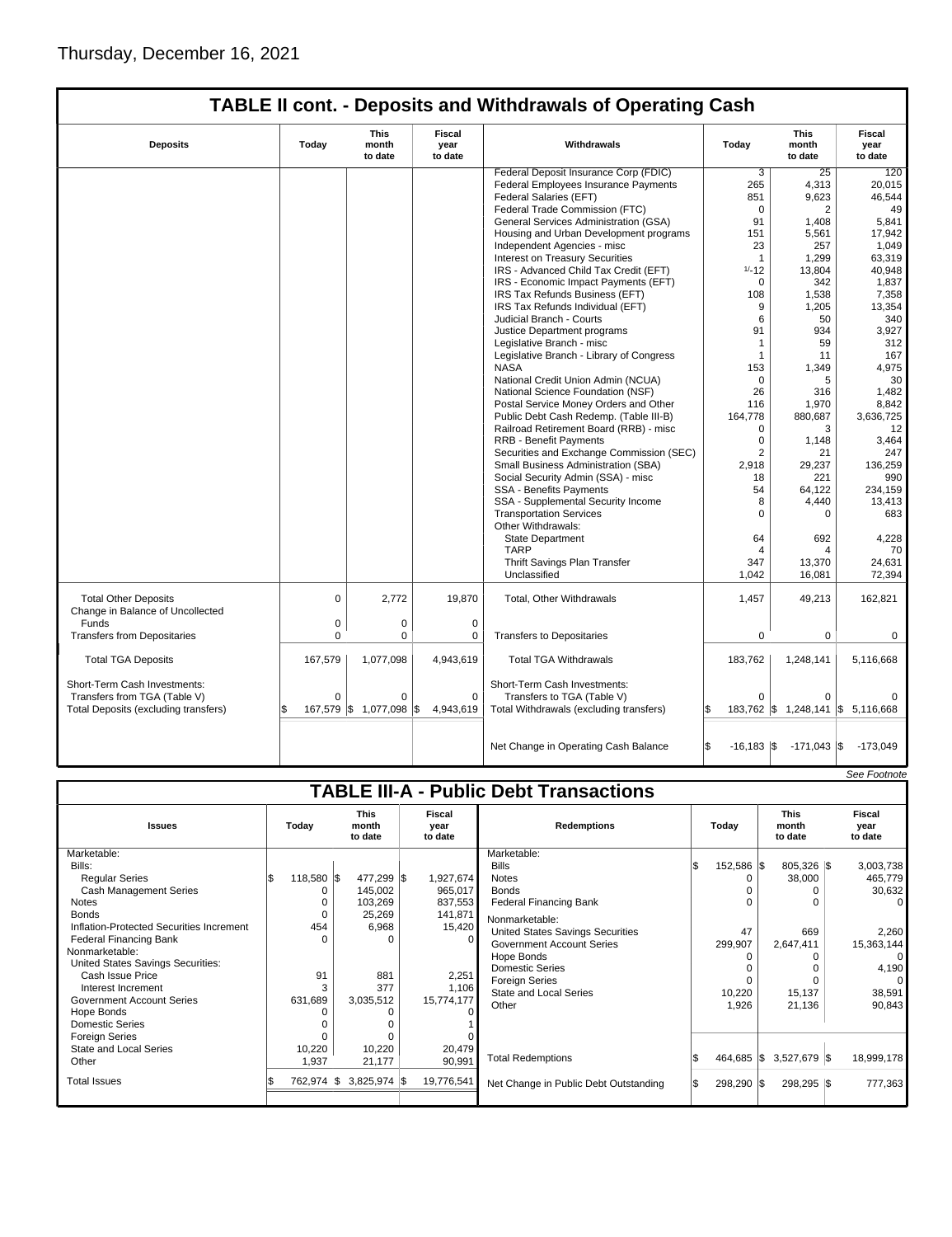| <b>TABLE III-B - Adjustment of Public Debt</b><br><b>Transactions to Cash Basis</b>                                                                                                                                                                                                                                                                                                                |          |                                                               |            |                                                          |                                                                                  |  |  |  |  |
|----------------------------------------------------------------------------------------------------------------------------------------------------------------------------------------------------------------------------------------------------------------------------------------------------------------------------------------------------------------------------------------------------|----------|---------------------------------------------------------------|------------|----------------------------------------------------------|----------------------------------------------------------------------------------|--|--|--|--|
| <b>Transactions</b>                                                                                                                                                                                                                                                                                                                                                                                | Today    |                                                               |            | <b>This</b><br>month<br>to date                          | Fiscal<br>year<br>to date                                                        |  |  |  |  |
| Public Debt Cash Issues:<br>Public Debt Issues (Table III-A)<br>Premium on New Issues<br>Discount on New Issues:<br>Bills $(-)$<br>Bonds and Notes (-)<br>Federal Financing Bank (-)<br>Government Account Transactions (-)<br>Hope Bonds (-)<br>Interest Increment on United States<br>Savings Securities (-)<br>Inflation-Protected Securities Increment<br><b>Total Public Debt Cash Issues</b> | \$       | 762,974 \$<br>$\Omega$<br>46<br>0<br>U<br>631,689<br>3<br>454 |            | 242<br>657<br>O<br>3,035,512<br>n<br>377<br>6,968        | 3,825,974 \$19,776,541<br>3.752<br>661<br>6,299<br>15,774,177<br>1,106<br>15,000 |  |  |  |  |
| Deposited in TGA<br><b>Public Debt Cash Redemptions:</b><br>Public Debt Redemptions (Table III-A)<br>Premium on Debt Buyback Operation<br>Discount on Debt Buyback Operation (-)<br>Federal Financing Bank (-)<br>Government Account Transactions (-)<br>Hope Bonds (-)<br><b>Total Public Debt Cash Redemptions</b>                                                                               | \$<br>\$ | 130,783<br>464,685<br>0<br>o<br>0<br>299,907<br>0             | l\$<br>I\$ | 782,219 \$<br>3,527,679<br>O<br>o<br>o<br>2,646,992<br>ი | 3,983,048<br>\$18,999,178<br>15,362,453                                          |  |  |  |  |
| Withdrawn from TGA                                                                                                                                                                                                                                                                                                                                                                                 | \$       | 164,778 \$                                                    |            | 880,687 \$                                               | 3,636,725                                                                        |  |  |  |  |

| <b>TABLE III-C - Debt Subject to Limit</b>                                        |                           |                                                   |                           |                           |  |  |  |  |  |  |
|-----------------------------------------------------------------------------------|---------------------------|---------------------------------------------------|---------------------------|---------------------------|--|--|--|--|--|--|
|                                                                                   | Closing                   | Opening balance                                   |                           |                           |  |  |  |  |  |  |
| <b>Balance Transactions</b>                                                       | balance<br>today          | Today                                             | <b>This</b><br>month      |                           |  |  |  |  |  |  |
| Debt Held by the Public<br>Intragovernmental Holdings<br><b>Total Public Debt</b> | \$22,799,217<br>6,407,065 | \$22,571,131<br>6,336,861                         | \$22,645,912<br>6,262,075 | \$22,282,900<br>6,146,018 |  |  |  |  |  |  |
| Outstanding<br>Less: Debt Not<br>Subject to Limit:                                | 29,206,282                | 28,907,992                                        | 28,907,987                | 28,428,919                |  |  |  |  |  |  |
| Other Debt                                                                        | 478                       | 478                                               | 478                       | 478                       |  |  |  |  |  |  |
| <b>Unamortized Discount</b>                                                       | 20.056                    | 20,023                                            | 20,018                    | 20,950                    |  |  |  |  |  |  |
| <b>Federal Financing Bank</b>                                                     | 6,053                     | 6,053                                             | 6,053                     | 6,053                     |  |  |  |  |  |  |
| Hope Bonds                                                                        | 0                         | O                                                 | 0                         | $\Omega$                  |  |  |  |  |  |  |
| Plus: Other Debt Subject to Limit<br>Guaranteed Debt of                           |                           |                                                   |                           |                           |  |  |  |  |  |  |
| Government Agencies                                                               | $\Omega$                  | 0                                                 | 0                         | 0                         |  |  |  |  |  |  |
| <b>Total Public Debt</b><br>Subject to Limit                                      | \$29,179,694              | $\frac{1}{2}$ 28,881,438 $\frac{1}{2}$ 28,881,438 |                           | \$28,401,438              |  |  |  |  |  |  |
|                                                                                   |                           |                                                   |                           |                           |  |  |  |  |  |  |
| <b>Statutory Debt Limit</b>                                                       | \$31.381.463              | \$31,381,463                                      | \$28,881,463              | \$28,401,463              |  |  |  |  |  |  |
|                                                                                   |                           |                                                   |                           |                           |  |  |  |  |  |  |

| <b>TABLE IV - Federal Tax Deposits</b>                                                                                                                                                                                                        |    |                                                           |     |                                                         |     |                                                                 |  |  |  |
|-----------------------------------------------------------------------------------------------------------------------------------------------------------------------------------------------------------------------------------------------|----|-----------------------------------------------------------|-----|---------------------------------------------------------|-----|-----------------------------------------------------------------|--|--|--|
| <b>Classification</b>                                                                                                                                                                                                                         |    | Today                                                     |     | <b>This</b><br>month<br>to date                         |     | Fiscal<br>year<br>to date                                       |  |  |  |
| Withheld Income and Employment Taxes<br>Individual Income Taxes<br><b>Railroad Retirement Taxes</b><br><b>Excise Taxes</b><br><b>Corporation Income Taxes</b><br><b>Federal Unemployment Taxes</b><br>Estate and Gift Taxes & Misc IRS Rcpts. | \$ | $31,802$ $\sqrt{5}$<br>476<br>51<br>28<br>2,449<br>2<br>7 |     | 178,367<br>5,247<br>280<br>3,598<br>77,051<br>23<br>110 | l\$ | 642,357<br>27,645<br>1,146<br>16,267<br>100,399<br>767<br>1,282 |  |  |  |
| Total                                                                                                                                                                                                                                         | \$ | 34,815                                                    | 1\$ | 264,676                                                 | 1\$ | 789,864                                                         |  |  |  |
| Cash Federal Tax Deposits:<br>Direct<br><b>Through Depositaries</b>                                                                                                                                                                           | \$ | $104$ $ $ \$<br>34,402                                    |     | 1,570<br>256,391                                        | 1\$ | 6,804<br>756,105                                                |  |  |  |
| Total Cash FTD's<br><b>Inter-agency Transfers</b>                                                                                                                                                                                             | \$ | 34,506<br>308                                             | l\$ | 257,962<br>6,714                                        | 1\$ | 762,909<br>26,955                                               |  |  |  |
| Total                                                                                                                                                                                                                                         | \$ | 34,815                                                    | 1\$ | 264,676                                                 | 1\$ | 789,864                                                         |  |  |  |
|                                                                                                                                                                                                                                               |    |                                                           |     |                                                         |     |                                                                 |  |  |  |

| <b>TABLE V - Short-Term Cash Investments</b> |   |   |     |                           |          |       |  |  |  |
|----------------------------------------------|---|---|-----|---------------------------|----------|-------|--|--|--|
|                                              |   |   |     | <b>Type of Depositary</b> |          |       |  |  |  |
| <b>Balance Transactions</b>                  | А |   |     | в                         | С        | Total |  |  |  |
| Opening Balance Today<br>Deposits:           |   | 0 | I\$ | 0                         | 1\$<br>0 | 1\$   |  |  |  |
| <b>Transfers to Depositaries</b>             |   | 0 |     | 0                         | 0        |       |  |  |  |
| <b>Special Direct Investment</b>             |   | O |     | O                         | 0        |       |  |  |  |
| Term Investment                              |   | 0 |     | O                         | 0        |       |  |  |  |
| Repo Investment                              |   | O |     | U                         | U        |       |  |  |  |
| Withdrawals:                                 |   |   |     |                           |          |       |  |  |  |
| <b>Treasury Initiated</b>                    |   | O |     | 0                         | 0        |       |  |  |  |
| Depositary Initiated                         |   | O |     | O                         | 0        |       |  |  |  |
| <b>Special Direct Investment</b>             |   | Ω |     | O                         | 0        |       |  |  |  |
| <b>Term Investment</b>                       |   | ი |     | O                         | 0        |       |  |  |  |
| Repo Investment                              |   | 0 |     | 0                         | 0        |       |  |  |  |
|                                              |   |   |     |                           |          |       |  |  |  |
| Closing Balance Today                        |   | 0 | I\$ | 0                         | 13<br>0  | 1\$   |  |  |  |

| <b>TABLE VI - Income Tax Refunds Issued</b> |     |         |    |                                 |                           |        |  |  |  |  |
|---------------------------------------------|-----|---------|----|---------------------------------|---------------------------|--------|--|--|--|--|
| Classification                              |     | Today   |    | <b>This</b><br>month<br>to date | Fiscal<br>year<br>to date |        |  |  |  |  |
| IRS - Advanced Child Tax Credit (Checks)    | l\$ | 0       | 13 | $2,208$ \\$                     |                           | 6,265  |  |  |  |  |
| IRS - Advanced Child Tax Credit (EFT)       |     | $1/-12$ |    | 13.804                          |                           | 40.948 |  |  |  |  |
| IRS - Economic Impact Payments (Checks)     |     | Ω       |    | 263                             |                           | 2.075  |  |  |  |  |
| IRS - Economic Impact Payments (EFT)        |     | 0       |    | 342                             |                           | 1.837  |  |  |  |  |
| IRS Tax Refunds Business (Checks)           |     | 40      |    | 3,368                           |                           | 22,259 |  |  |  |  |
| IRS Tax Refunds Business (EFT)              |     | 108     |    | 1,538                           |                           | 7.358  |  |  |  |  |
| IRS Tax Refunds Individual (Checks)         |     | 52      |    | 1,514                           |                           | 11,261 |  |  |  |  |
| IRS Tax Refunds Individual (EFT)            |     | 9       |    | 1.205                           |                           | 13.354 |  |  |  |  |

See Footnote

## **Daily Treasury Statement Footnotes:**

### **General Footnotes and Statements:**

This statement summarizes the United States Treasury's cash and debt operations for the Federal Government. Treasury's operating cash is maintained in an account at the Federal Reserve Bank of New York and in short-term cash investments. Treasury minimized and then suspended its short-term cash investment program beginning in November 2008, but anticipates investing again when market conditions warrant. Major information sources include: Federal Reserve Banks, Treasury Regional Financial Centers, Internal Revenue Service Centers, various electronic systems, and information on the Public Debt. Information is presented on a modified cash basis. Deposits are reflected as received and withdrawals are reflected as processed.SOURCE: Bureau of the Fiscal Service, Department of the Treasury. Note: The Daily Treasury Statement (DTS) is available by 4:00 p.m. the following business day on the Fiscal Service website https://fiscal.treasury.gov/reports-statements/dts/. For more information, call the Cash Reporting Branch at 202-874-9789.

#### **TABLE II – Deposits and Withdrawals of Operating Cash**

1/Reported as a negative amount due to a return/reversal of \$12 million.